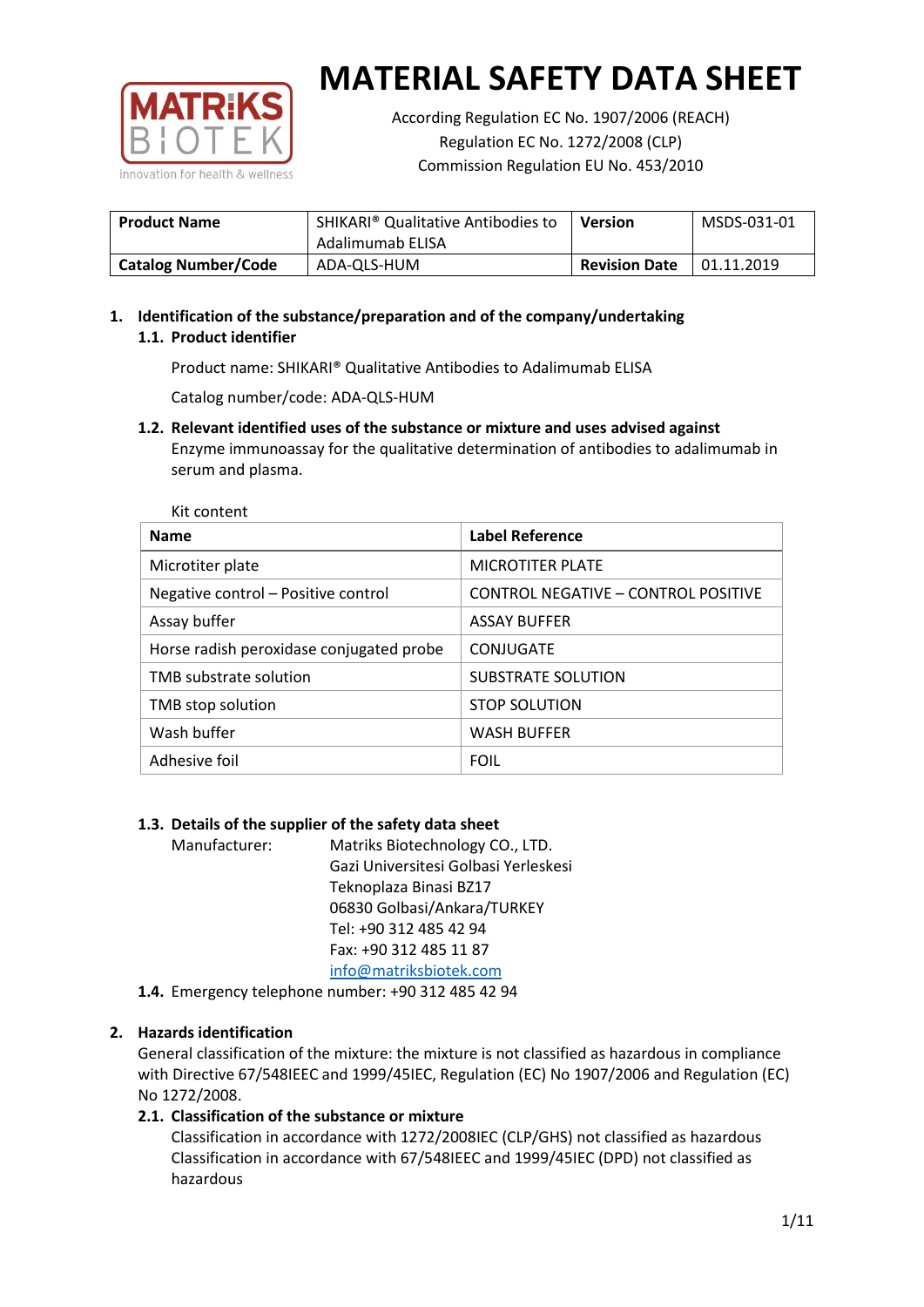

According Regulation EC No. 1907/2006 (REACH) Regulation EC No. 1272/2008 (CLP) Commission Regulation EU No. 453/2010

| <b>Product Name</b>        | SHIKARI <sup>®</sup> Qualitative Antibodies to<br>Adalimumab ELISA | Version              | MSDS-031-01 |
|----------------------------|--------------------------------------------------------------------|----------------------|-------------|
| <b>Catalog Number/Code</b> | ADA-QLS-HUM                                                        | <b>Revision Date</b> | 01.11.2019  |

## **2.2. Label elements**

This product is not under labelling according to Regulation (EC) n. 1272/2008

## **2.3. Other hazards**

Results of PBT and vPvB assessment: The substances in the mixture do not meet the PBT/vPvB criteria according to REACH (content <0,1% w/w), annex XIII; the substances in the mixture are not included in the Candidate List of SVHC.

**Note:** This product is intended for laboratory use by professional uses only. Use appropriate personal protective equipment while working with the reagents provided.

# **3. Composition/information on ingredients**

## **3.1. Substances**

| <b>Stop Solution</b>               |                                                                                                                               |
|------------------------------------|-------------------------------------------------------------------------------------------------------------------------------|
| Ingredient                         | Hydrochloric Acid (HCL) Index No. 017-002-01-X                                                                                |
| CAS No (EC No)                     | 7647-01-0(231-595-7)                                                                                                          |
| Containing Conc. (%)               | <5,0* (Dilution is not classified as hazardous<br>according to the European Regulation<br>67/548/EEC and 1272/2008/EC)        |
| form)                              | Classification according to regulation (EC) No 1272/2008 (CLP) (related to the concentrated                                   |
| Hazard Class and Category Codes(s) | Skin Corr. 1B STOT SE 3                                                                                                       |
| Hazard Statement Code(s)           | H314, H335                                                                                                                    |
| Pictogram, Signal Word Code(s)     | GHS05, GHS07, Dgr                                                                                                             |
| Specific Conc. Limits, M-factors   | Skin Corr. 1B; H314: C≥25%<br>Skin Irrit. 2; H315: 10% ≤ C < 25 %<br>Eye Irrit. 2, H319: 10%≤C<25 %<br>STOT SE 3; H355: C≥10% |
| Directive 67/548/EEC               | C; R34-37: C≥25%<br>Xi; R36/37/38: 10% <<<<<<<                                                                                |

#### **3.2. Mixtures**

| <b>Controls, Assay Buffer</b> |                                     |
|-------------------------------|-------------------------------------|
| Ingredient                    | Sodium Azide Index no. 011-004-00-7 |
| CAS No (EC No)                | 26628-22-8 (247-852-1)              |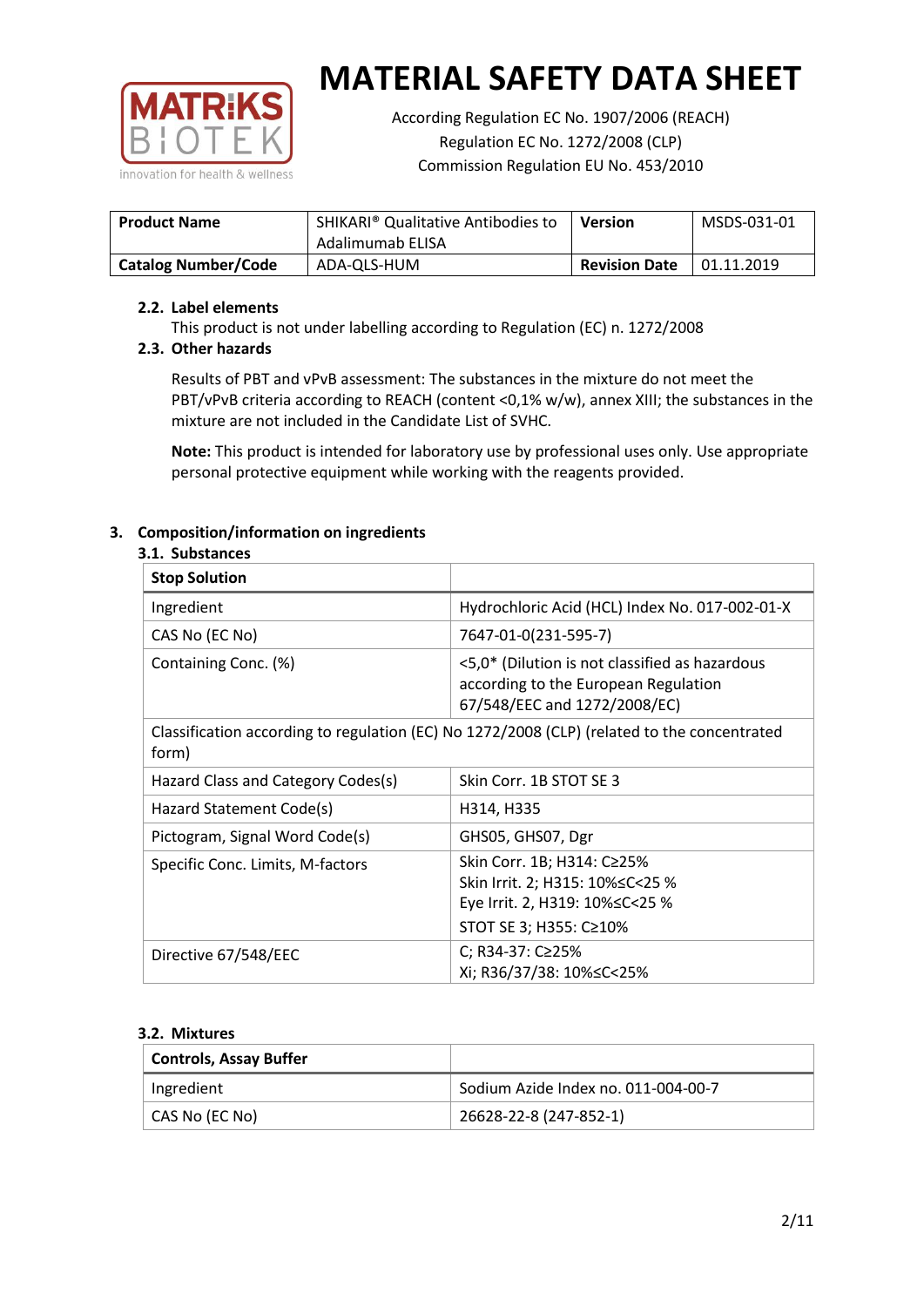

According Regulation EC No. 1907/2006 (REACH) Regulation EC No. 1272/2008 (CLP) Commission Regulation EU No. 453/2010

| <b>Product Name</b>        | SHIKARI <sup>®</sup> Qualitative Antibodies to<br>Adalimumab ELISA | Version              | MSDS-031-01 |
|----------------------------|--------------------------------------------------------------------|----------------------|-------------|
| <b>Catalog Number/Code</b> | ADA-QLS-HUM                                                        | <b>Revision Date</b> | 01.11.2019  |

| Containing Conc. (%)               | <0,001 % (Dilution is not classified as hazardous<br>according to the European Regulation<br>67/548/EEC and 1272/2008/EC) |
|------------------------------------|---------------------------------------------------------------------------------------------------------------------------|
| form)                              | Classification according to regulation (EC) No 1272/2008 (CLP) (related to the concentrated                               |
| Hazard Class and Category Codes(s) | Acute Tox. 2 (oral)                                                                                                       |
|                                    | Acute Tox. 1 (dermal)                                                                                                     |
|                                    | STOT RE 2                                                                                                                 |
|                                    | Acute Aquatic 1                                                                                                           |
|                                    | Aquatic Chronic 1                                                                                                         |
| Hazard Statement Code(s)           | H300, H310, H373, H400, H410                                                                                              |
| Pictogram, Signal Word Code(s)     | GHS06, GHS08, GHS09                                                                                                       |
| Specific Conc. Limits, M-factors   | M-Factor-Aquatic Acute:1                                                                                                  |
| Directive 67/548/EEC               | R23/24/25-36/37/38-50/53                                                                                                  |

| Conjugated                         |                                                                                                                                                  |
|------------------------------------|--------------------------------------------------------------------------------------------------------------------------------------------------|
| Ingredient                         | Proclin 150 Index no. 613-167-00-5                                                                                                               |
|                                    | Proclin 150 is a mixture of substances of the<br>components, 5-Chloro-2-methyl-4-isothiazolin-3-<br>one and 2-Methyl-2H -isothiazol-3-one (3:1). |
| CAS No (EC No)                     | 55965-84-9                                                                                                                                       |
| Containing Conc. (%)               | <0,0015% (Dilution is not classified as hazardous<br>according to the European Regulation<br>67/548/EEC and 1272/2008/EC)                        |
| form)                              | Classification according to regulation (EC) No 1272/2008 (CLP) (related to the concentrated                                                      |
| Hazard Class and Category Codes(s) | Acute Tox, 3                                                                                                                                     |
|                                    | Skin Corr. 1B                                                                                                                                    |
|                                    | Skin Sens. 1                                                                                                                                     |
|                                    | <b>Acute Aquatic 1</b>                                                                                                                           |
|                                    | Aquatic Chronic 1                                                                                                                                |
| Hazard Statement Code(s)           | H301, H311, H314, H317, H331, H400, H410                                                                                                         |
| Pictogram, Signal Word Code(s)     | GHS05, GHS07, GHS09                                                                                                                              |
| Specific Conc. Limits, M-factors   | ≥0,6%: Skin Corr. 1B, H314<br>0,06 - < 0,6%: Skin Irrit. 2, H315<br>0,06 - < 0,6 %: Eye Irrit. 2, H319                                           |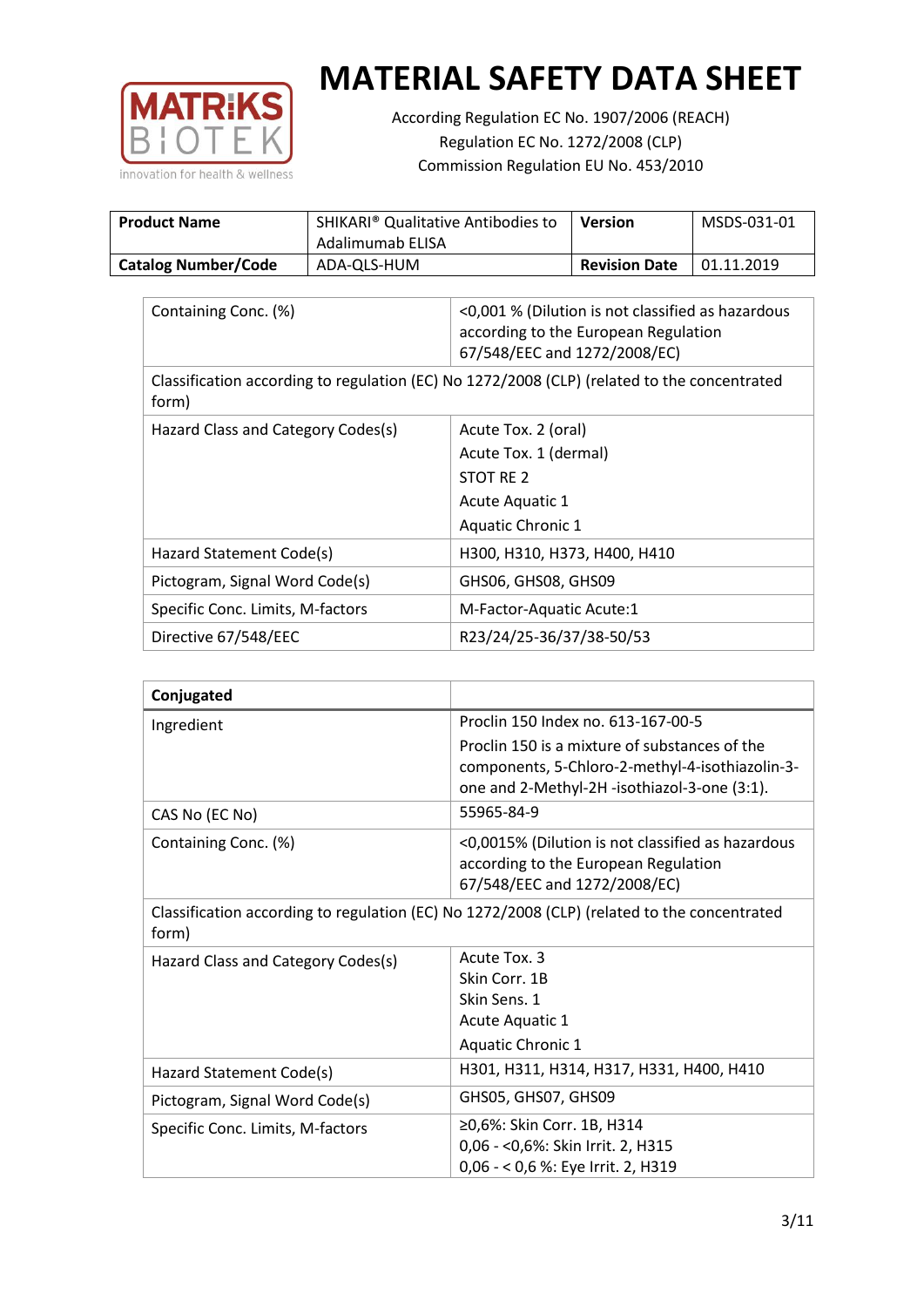

According Regulation EC No. 1907/2006 (REACH) Regulation EC No. 1272/2008 (CLP) Commission Regulation EU No. 453/2010

| <b>Product Name</b>        | SHIKARI <sup>®</sup> Qualitative Antibodies to<br>Adalimumab ELISA | <b>Version</b>       | MSDS-031-01 |
|----------------------------|--------------------------------------------------------------------|----------------------|-------------|
| <b>Catalog Number/Code</b> | ADA-QLS-HUM                                                        | <b>Revision Date</b> | 01.11.2019  |

|                      | ≥0,0015 %: Skin Sens. 1, H317    |
|----------------------|----------------------------------|
|                      | M-Factor - Aquatic Acute: 10     |
| Directive 67/548/EEC | T; N R:23/24/25-34-35-50/53      |
|                      | $5: (2-)26-28-36/37/39-45-60-61$ |

#### **4. First-aid measures**

## **4.1. Description of first aid measures**

General advice: No special measures required. Consult physician in case of complaints. If inhaled: Supply fresh air.

In case of skin contact: Immediately flush skin with plenty of water. Cold water may be used. Remove contaminated clothing and shoes.

In case of eye contact: Check for and remove any contact lenses. Immediately flush eyes with plenty of water for at least 15 minutes. Cold water may be used. If swallowed: Rinse mouth with plenty of water

## **4.2. Most important symptoms and effects, both accurate and delayed**

There are no hazards under normal use conditions. Direct contact with eyes may cause slight and temporary irritation. Swallowing of larger amounts may lead to stomachache, vomiting or diarrhea.

## **4.3. Indication of any immediate medical attention and special treatment needed** No specific therapy known. Use supportive and symptomatic treatment.

## **5. Fire-fighting measures**

## **5.1. Extinguishing media**

Suitable extinguishing media: Water spray, alcohol resistant foam, dry-powder, carbon dioxide

Unsuitable extinguishing media: Direct water stream

- **5.2. Special hazards arising from the substance mixture** To the best of our knowledge, no special hazards can be defined
- **5.3. Advice for fire-fighters** No data available.

## **6. Accidental release measures**

- **6.1. Personal precautions, protective equipment and emergency procedures** Wear appropriate protective gloves and clothes.
- **6.2. Environmental precautions**

Dilute with plenty of water. Do not allow to enter sewers/surface or ground water.

#### **6.3. Methods and materials for containment and cleaning up**

Absorb with liquid-binding material (sand, diatomite, acid binders, universal binders, sawdust).

**6.4. Reference to other sections**

For personal protection see section 8.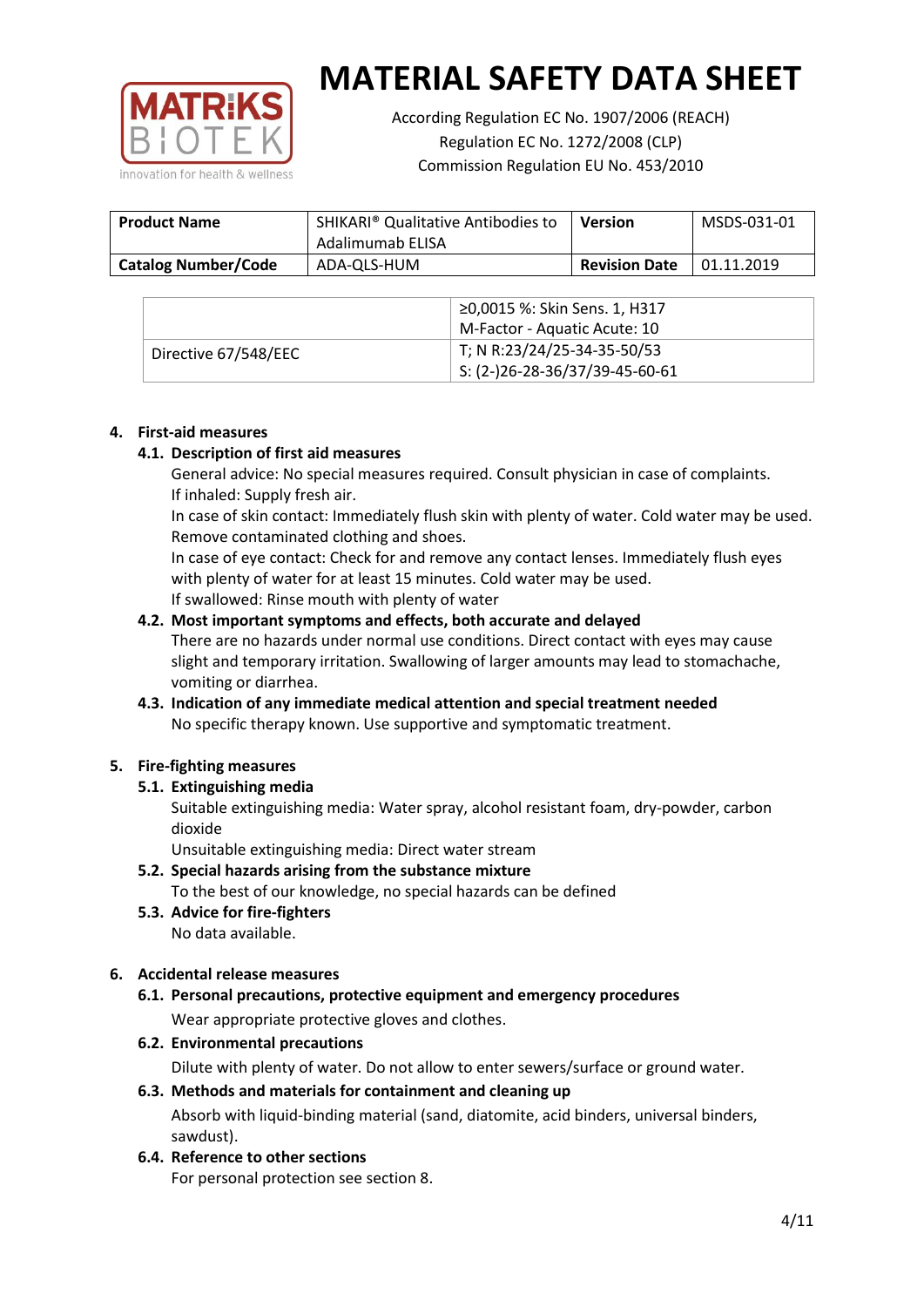

According Regulation EC No. 1907/2006 (REACH) Regulation EC No. 1272/2008 (CLP) Commission Regulation EU No. 453/2010

| <b>Product Name</b>        | SHIKARI <sup>®</sup> Qualitative Antibodies to<br>Adalimumab ELISA | <b>Version</b>       | MSDS-031-01 |
|----------------------------|--------------------------------------------------------------------|----------------------|-------------|
| <b>Catalog Number/Code</b> | ADA-QLS-HUM                                                        | <b>Revision Date</b> | 01.11.2019  |

For disposal see section 13.

## **7. Handling and storage**

## **7.1. Precautions for safe handling**

Use all reagents in accordance with the relevant package insert provided with the product. Do not smoke, eat, drink or apply cosmetics in areas where kit reagents are handled. Wear disposable latex gloves when handling reagents.

Never pipet by mouth and avoid contact of reagents and specimens with skin and mucous membranes.

Handling should be done in accordance with the procedures defined by an appropriate national biohazard safety guideline or regulation.

Use all reagents in accordance with the relevant package insert provided with the product.

## **7.2. Conditions for safe storage, including any incompatibilities**

Store in tightly closed original packages or appropriately labeled alternate vessels. Store in dry, bunded areas. Keep away from direct sunlight and heat sources. Recommended storage temperature: 10-30°C (shipment), 2-8°C (long term storage). Protect from freezing. Keep away from food and drinks. Keep away from acids and heavy metals. Keep out of the reach of children.

## **7.3. Specific end uses**

For EU diagnostic product. For the rest of the world "Research use only".

## **8. Exposure controls/personel protection**

#### **8.1. Control parameters**

Indicative occupational exposure limit ES (2000/39IEC, Directive 2006/15IEC and Directive 2009/161IEC):

| <b>CAS</b> | <b>Substance</b> | Indicative occupational exposure limit |                       |
|------------|------------------|----------------------------------------|-----------------------|
|            | name             |                                        |                       |
| 26628-22-8 | Sodium Azide     | OEL mean (time-weighted 8 h):          | 0,1 mg/m <sup>3</sup> |
|            |                  | OEL short term (LS min):               | 0,3                   |
|            |                  | Notation: Skin                         |                       |

National work-place occupational exposure limits (only selected lands are displayed):

| <b>CAS</b> | <b>Substance</b> | <b>Occupational exposure limits</b> |                         |
|------------|------------------|-------------------------------------|-------------------------|
|            | name             |                                     |                         |
| 26628-22-8 | Sodium Azide     | Turkey                              |                         |
|            |                  | PEL:                                | $0,1 \,\mathrm{mg/m^3}$ |
|            |                  | NPEL-P:                             | 0,3 mg/m <sup>3</sup>   |
|            |                  | D - absorb through skin             |                         |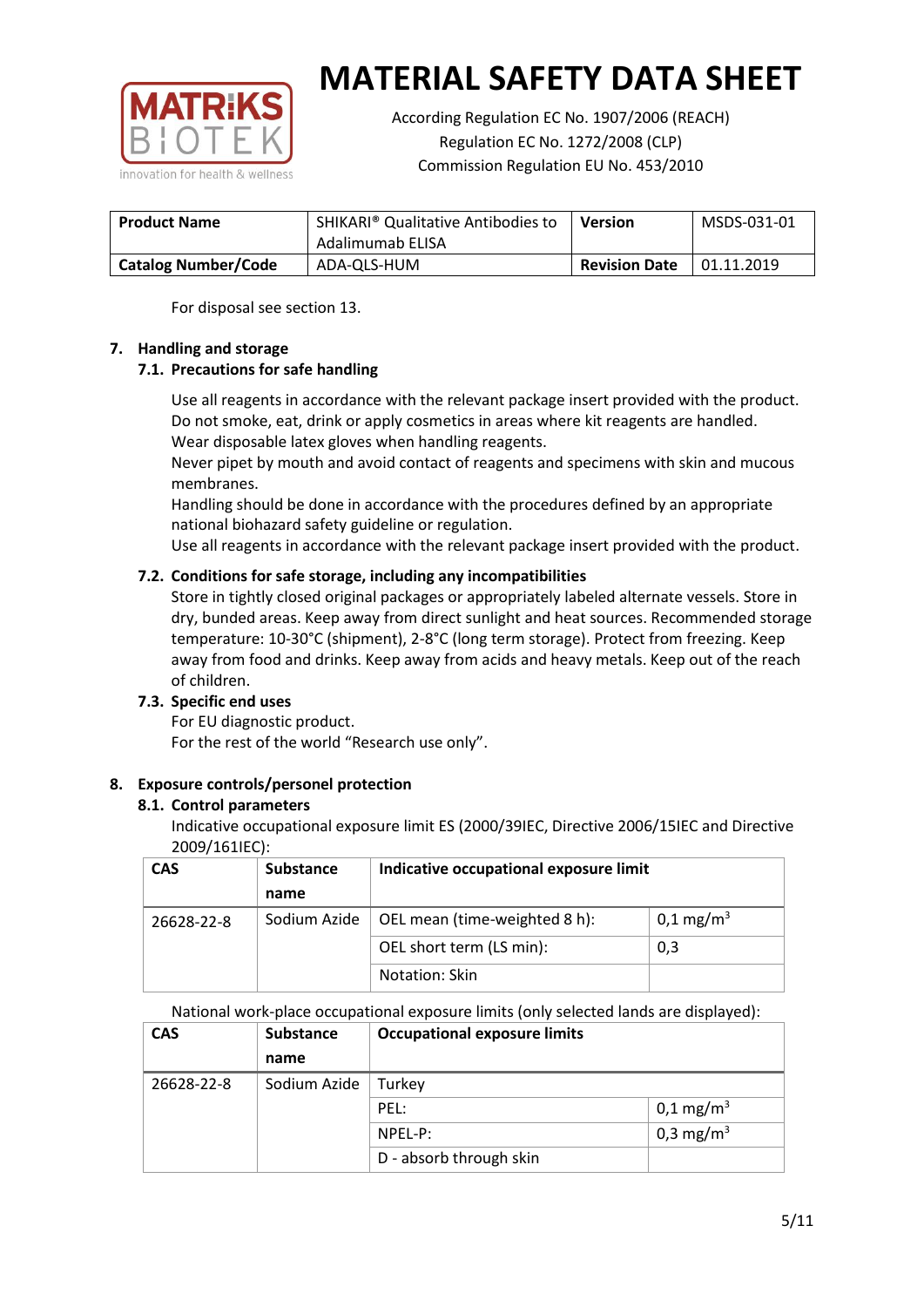

According Regulation EC No. 1907/2006 (REACH) Regulation EC No. 1272/2008 (CLP) Commission Regulation EU No. 453/2010

| <b>Product Name</b>        | SHIKARI <sup>®</sup> Qualitative Antibodies to<br>Adalimumab ELISA | <b>Version</b>       | MSDS-031-01 |
|----------------------------|--------------------------------------------------------------------|----------------------|-------------|
| <b>Catalog Number/Code</b> | ADA-QLS-HUM                                                        | <b>Revision Date</b> | 01.11.2019  |

|  | I-irritating to mucosa (eye, airways) |                       |
|--|---------------------------------------|-----------------------|
|  | and skin                              |                       |
|  | Government Regulation no.             |                       |
|  | 361/2007 Coll.                        |                       |
|  | Slovakia                              |                       |
|  | NPEL mean:                            | $0,1 \text{ mg/m}^3$  |
|  | NPEL short-term:                      | $0,3 \text{ mg/m}^3$  |
|  | Note K: absorbed through skin         |                       |
|  | Regulation 300/2007 Coll. (SK),       |                       |
|  | Appendix 1                            |                       |
|  | Germany                               |                       |
|  | AGW - time weighted mean:             | 0,2 mg/m <sup>3</sup> |
|  | Short-term factor:                    | 2(1)                  |
|  | 1RGS-900                              |                       |
|  | United Kingdom                        |                       |
|  | TWA:                                  | $0,1 \text{ mg/m}^3$  |
|  | STEL:                                 | 0,3 mg/m <sup>3</sup> |
|  | France                                |                       |
|  | TWA:                                  | $0,1 \text{ mg/m}^3$  |
|  | STEL:                                 | 0,3 mg/m <sup>3</sup> |

#### Other recommended values: not set

| <b>CAS</b> | Substance name $\vert$ OEL - equivalents |  |
|------------|------------------------------------------|--|
|            | $\overline{\phantom{0}}$                 |  |
|            |                                          |  |

Indicative biological limits (Turkey, *432/2003* Coll.): not set

| Substance                | Evaluated as             | Limit values             |
|--------------------------|--------------------------|--------------------------|
| $\overline{\phantom{0}}$ | $\overline{\phantom{0}}$ | $\overline{\phantom{0}}$ |

DNEL: not available for the mixture. PNEC: not available for the mixture.

#### **8.2. Exposure controls**

General hygiene directives should be considered.

Keep away from food stuffs and beverages. Wash hands before breaks and at the end of the working day

#### **Personal protective equipment:**

| <b>Respiratory protection:</b> | Not required                                                      |
|--------------------------------|-------------------------------------------------------------------|
| Skin protection                | Protective gloves of nitrile or nature latex, satisfying the norm |
|                                | <b>DIN EN 455</b>                                                 |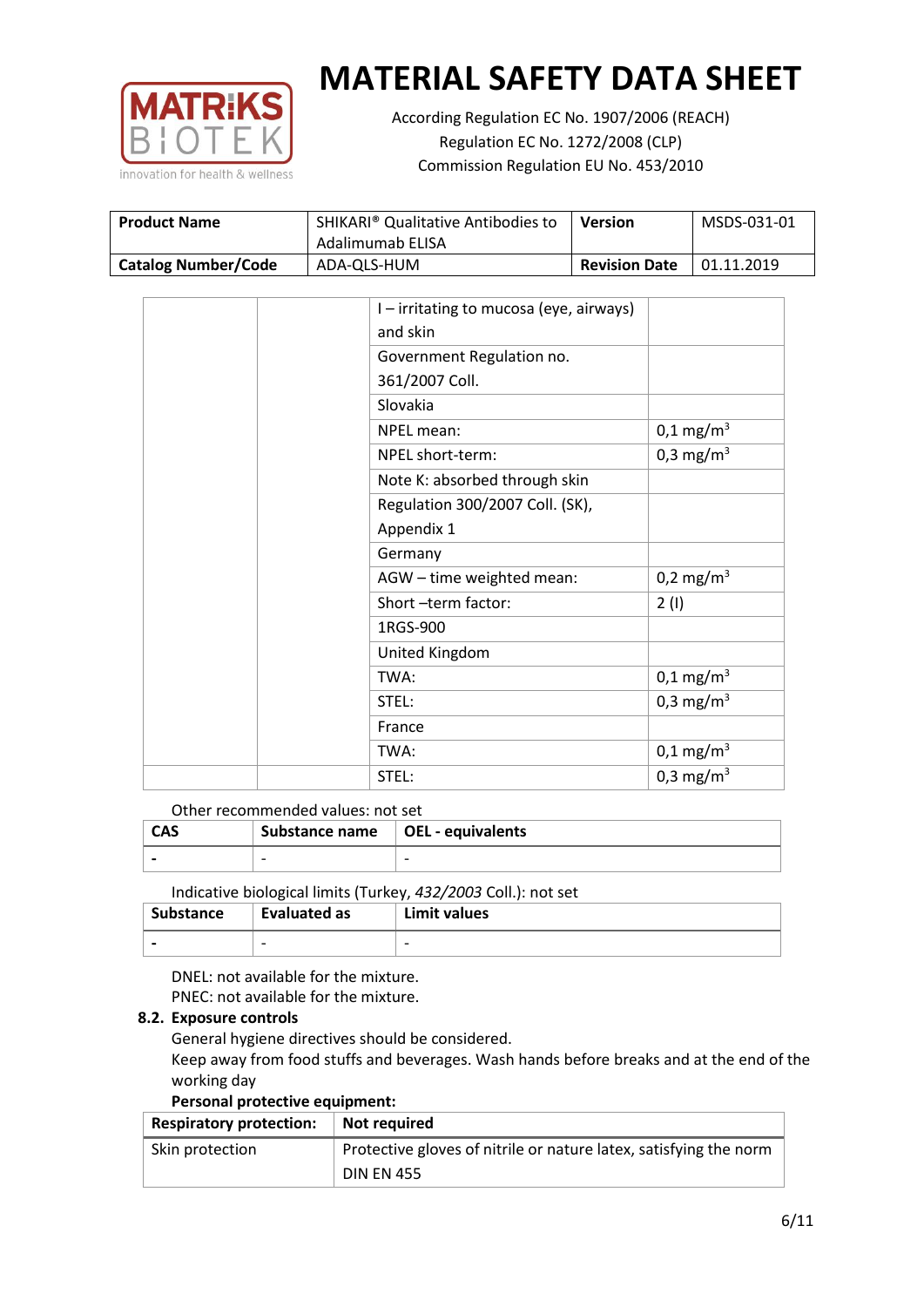

According Regulation EC No. 1907/2006 (REACH) Regulation EC No. 1272/2008 (CLP) Commission Regulation EU No. 453/2010

| <b>Product Name</b>        | SHIKARI <sup>®</sup> Qualitative Antibodies to<br>Adalimumab ELISA | <b>Version</b>       | MSDS-031-01 |
|----------------------------|--------------------------------------------------------------------|----------------------|-------------|
| <b>Catalog Number/Code</b> | ADA-QLS-HUM                                                        | <b>Revision Date</b> | 01.11.2019  |

| Eye/Face protection | Safety glasses with side shields confirming to EN 166 (EN),<br>NIOSH (US) |
|---------------------|---------------------------------------------------------------------------|
| Body protection     | Impenetrable protective clothing                                          |

## **9. Physical and chemical properties**

## **9.1. Information on basic physical and chemical properties**

| <b>COMPONENT</b>      | <b>APPEARANCE</b> | <b>ODOR</b>     | рH             |
|-----------------------|-------------------|-----------------|----------------|
| Microtiter plate      | Solid, white      | Odorless        | Not applicable |
| Controls              | Liquid, colorless | Odorless        | $7,4 \pm 0,05$ |
| Conjugate             | Liquid, red       | <b>Odorless</b> | $7,4 \pm 0,05$ |
| Assay buffer          | Liquid, blue      | Odorless        | $7,4 \pm 0,05$ |
| Substrate<br>solution | Liquid, colorless | <b>Odorless</b> | $3,6 - 3,8$    |
| Stop solution         | Liquid, colorless | Odorless        | $\leq$ 1       |
| Wash buffer           | Liquid, colorless | Odorless        | $7,4 \pm 0,05$ |

| <b>For All Components</b>                    |                                              |  |  |
|----------------------------------------------|----------------------------------------------|--|--|
| Odor threshold                               | No data available                            |  |  |
| Melting point/freezing point                 | No data available                            |  |  |
| Initial boiling point and range              | No data available                            |  |  |
| Flash point                                  | No data available                            |  |  |
| Evaporation rate                             | No data available                            |  |  |
| Flammability (solid, gas)                    | No data available                            |  |  |
| Upper/lower flammability or explosive limits | No data available                            |  |  |
| Vapour pressure                              | No data available                            |  |  |
| Vapour density                               | No data available                            |  |  |
| Relative density                             | No data available                            |  |  |
| Solubility(ies)                              | Fully miscible                               |  |  |
| Partition coefficient: n-octanol water       | No data available                            |  |  |
| Auto-ignition temperature                    | Product is not self-igniting                 |  |  |
| Decomposition temperature                    | No data available                            |  |  |
| Viscosity                                    | No data available                            |  |  |
| <b>Explosive properties</b>                  | Product does not present an explosion hazard |  |  |
| Oxidizing properties                         | No data available                            |  |  |

## **9.2. Other information**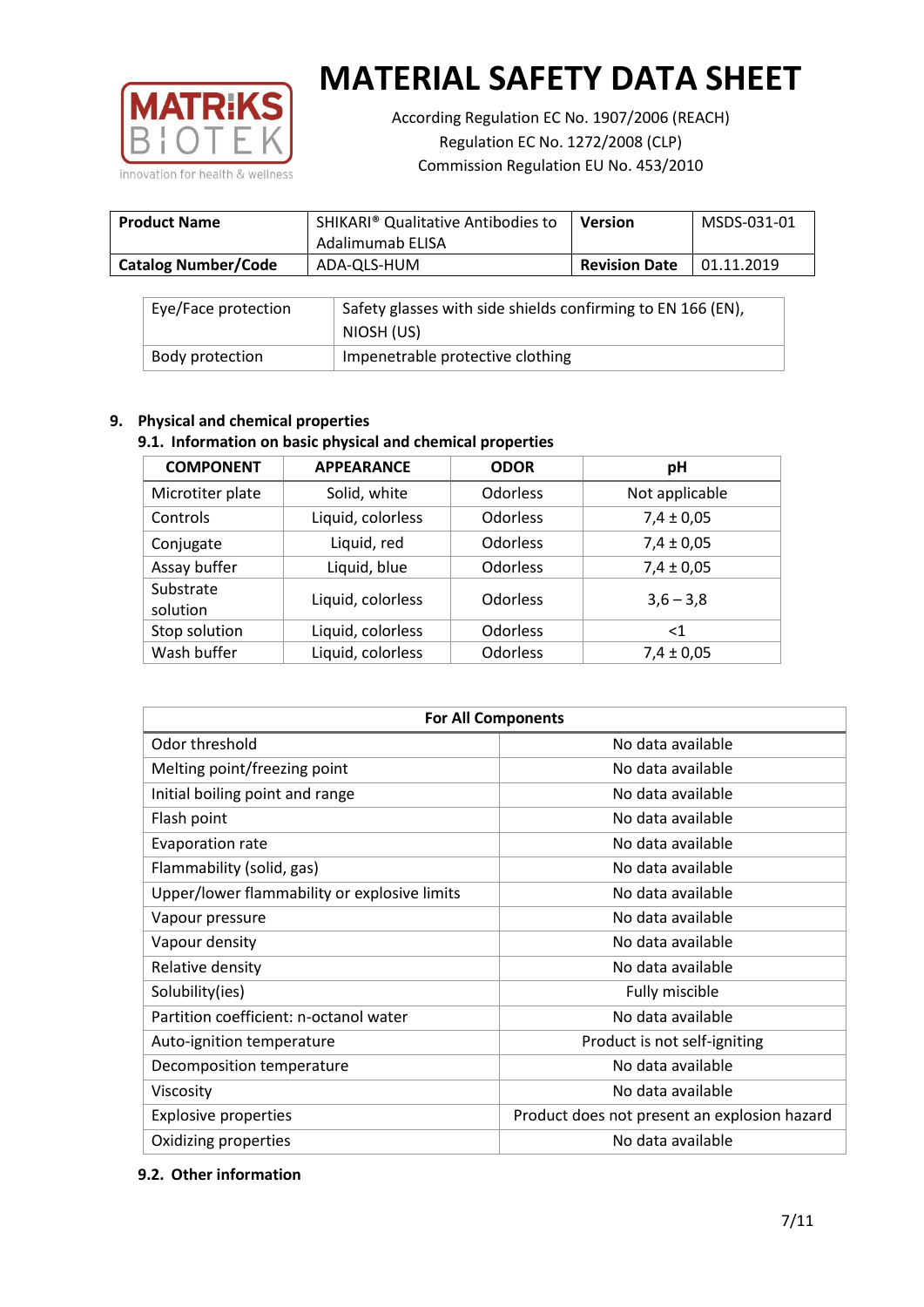

According Regulation EC No. 1907/2006 (REACH) Regulation EC No. 1272/2008 (CLP) Commission Regulation EU No. 453/2010

| <b>Product Name</b>        | SHIKARI <sup>®</sup> Qualitative Antibodies to<br>Adalimumab ELISA | <b>Version</b>       | MSDS-031-01 |
|----------------------------|--------------------------------------------------------------------|----------------------|-------------|
| <b>Catalog Number/Code</b> | ADA-QLS-HUM                                                        | <b>Revision Date</b> | 01.11.2019  |

No other information available.

## **10. Stability and reactivity**

## **10.1. Reactivity**

Not reactive under normal conditions of storage and manipulation. Sodium azide has been reported to form lead or copper azide in laboratory plumbing (heavy metals) which may explode on percussion. Treatment of sodium azide with strong acids gives hydrazoic acid, which is also extremely toxic.

## **10.2. Chemical stability**

Mixture is chemically stable under normal conditions of storage and manipulation. Overheating may cause thermal decomposition.

## **10.3. Possibility of hazardous reactions**

Sodium azide has been reported to form lead or copper azide in laboratory plumbing (heavy metals) which may explode on percussion.

## **10.4. Conditions to avoid**

Stable under normal conditions. Keep away from direct sunlight and heat sources. Do not mix with strong acids and heavy metals.

#### **10.5. Incompatible materials**

Strong acids, heavy metals, halogenated hydrocarbons.

## **10.6. Hazardous decomposition products**

Material does not decompose at ambient temperatures. Incomplete combustion and thermolysis may produce toxic, irritating and flammable decomposition products (such as carbon monoxide, carbon dioxide, sooth, aldehydes and other products of organic compounds decomposition, sulfur / nitrogen oxides).

## **11. Toxicological information**

## **11.1. Information on toxicological effects**

#### **11.1.1. Acute toxicity**

Based on available data, the classification criteria are not met. Based on composition, the mixture has low acute toxicity and no adverse effects for human health are expected under applicable conditions of exposure sodium azide.

#### **11.1.2. Skin corrosion/irritation**

Based on available data, the classification criteria are not met. Prolonged or repeated skin contact may cause mild irritation and dermatitis (skin inflammation). However, these effects do not required classification

## **11.1.3. Serious eye damage/irritation**

Based on available data, the classification criteria are not met. Direct contact with eyes may cause slight and temporary irritation. However, these effects do not required classification

## **11.1.4. Respiratory or skin sensitization**

Based on available data, the classification criteria are not met. Compounds have no sensitization effects.

#### **11.1.5. Germ cell mutagenicity**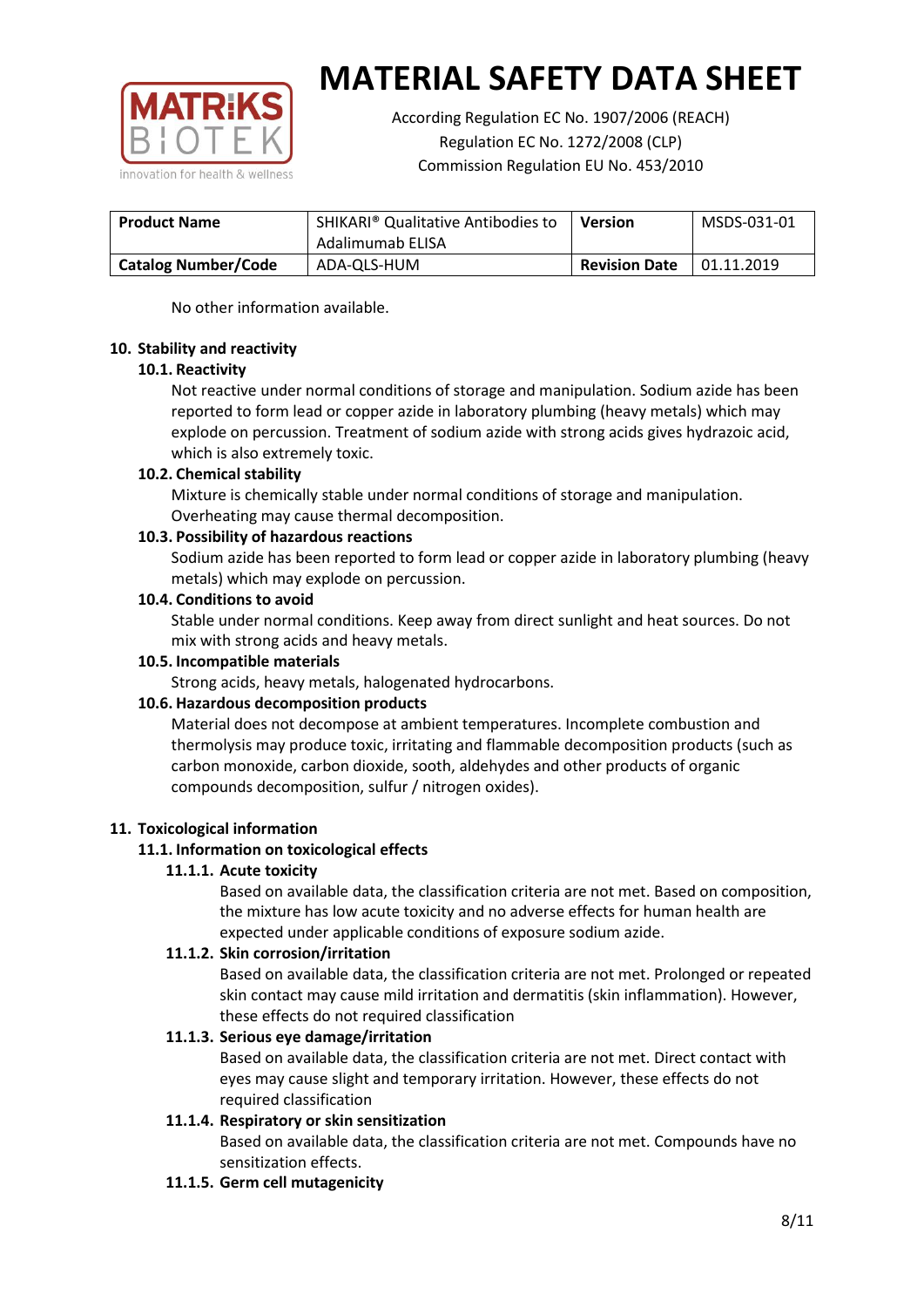

According Regulation EC No. 1907/2006 (REACH) Regulation EC No. 1272/2008 (CLP) Commission Regulation EU No. 453/2010

| <b>Product Name</b>        | SHIKARI <sup>®</sup> Qualitative Antibodies to<br>Adalimumab ELISA | <b>Version</b>       | MSDS-031-01 |
|----------------------------|--------------------------------------------------------------------|----------------------|-------------|
| <b>Catalog Number/Code</b> | ADA-QLS-HUM                                                        | <b>Revision Date</b> | 01.11.2019  |

Based on available data, the classification criteria are not met. Compounds have no potential for mutagenic activity.

## **11.1.6. Carcinogenicity**

Based on available data, the classification criteria are not met. Compounds have no potential for carcinogenic activity.

## **11.1.7. Reproductive toxicity**

Based on available data, the classification criteria are not met. Compounds have no potential for reproductive toxicity.

## **11.1.8. STOT-single exposure**

Based on available data, the classification criteria are not met

## **11.1.9. STOT-repeated exposure**

Based on available data, the classification criteria are not met.

## **11.1.10. Aspiration hazard**

Based on available data, the classification criteria are not met.

## **12. Ecological information**

#### **12.1. Toxicity**

No data available.

- **12.2. Persistence and degradability** No data available.
- **12.3. Bio accumulative potential** No data available.

**12.4. Mobility in soil**

No data available.

## **12.5. Results of PBT and vPvB assessment**

The substances in the mixture do not meet the PBT/vPvB criteria according to REACH, annex XIII (content <0,1% w/w); the substances in the mixture are not included in the Candidate List of SVHC.

#### **12.6. Other adverse effects** No data available.

## **13. Disposal considerations**

## **13.1. Waste treatment methods**

Product: Waste should be disposed of in accordance with federal, state and local environmental control regulations. Must not be composed together with household garbage.

Uncleaned packaging: Waste should be disposed of in accordance with federal, state and local environmental control regulations. Must not be composed together with household garbage.

General notes: Water hazard class 1 (German Regulation) (Self-assessment): Slightly hazardous for water. Do not allow undiluted product or large quantities of it to reach ground water, water course or sewage system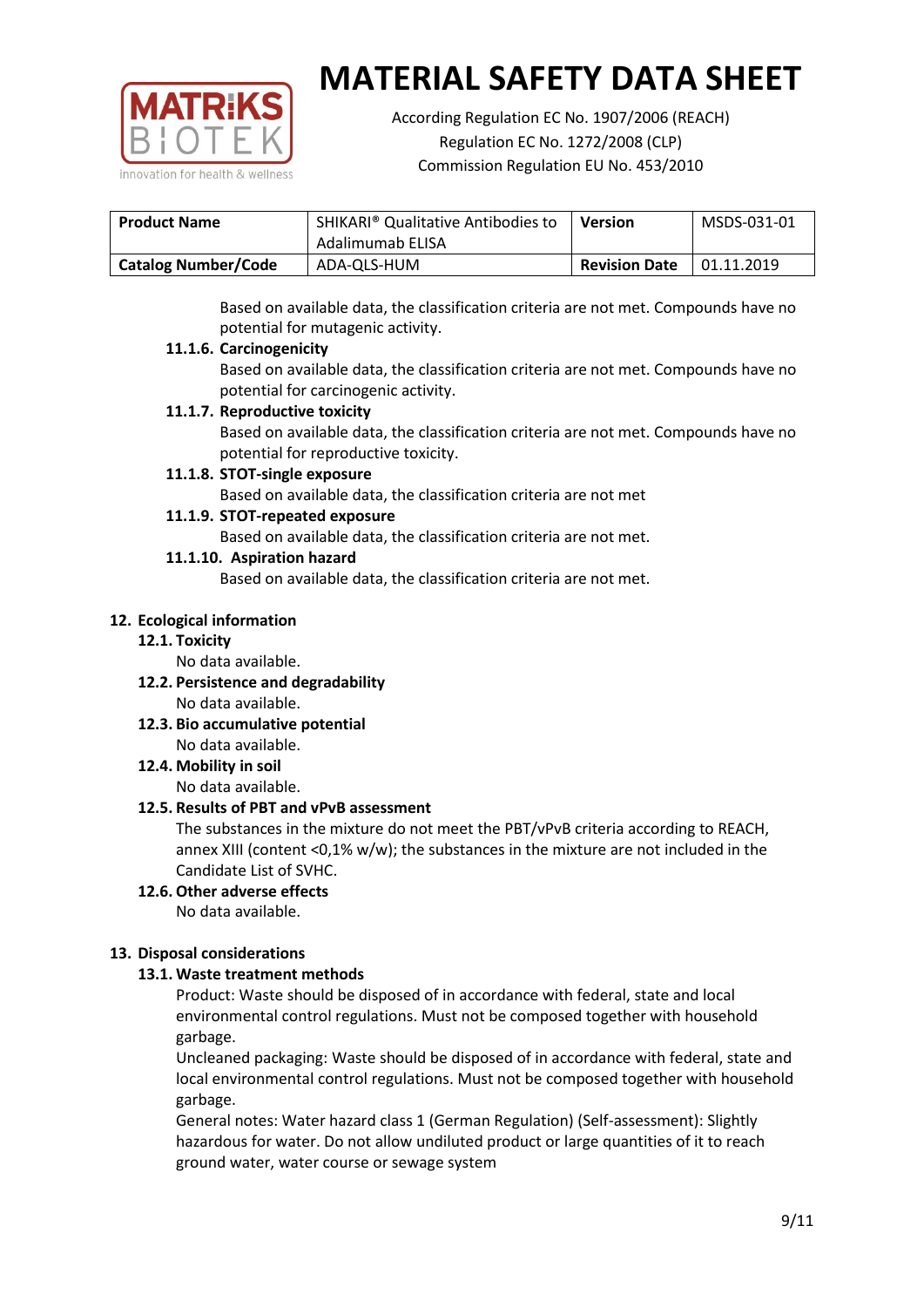

According Regulation EC No. 1907/2006 (REACH) Regulation EC No. 1272/2008 (CLP) Commission Regulation EU No. 453/2010

| <b>Product Name</b>        | SHIKARI <sup>®</sup> Qualitative Antibodies to<br>Adalimumab ELISA | Version | MSDS-031-01 |
|----------------------------|--------------------------------------------------------------------|---------|-------------|
| <b>Catalog Number/Code</b> | <b>Revision Date</b><br>ADA-QLS-HUM                                |         | 01.11.2019  |

## **14. Transport information**

The mixture is not classified as dangerous for transport according to ADR/RID/IMDG/ICAO/IATA/ DGR

- **14.1. UN number:** None
- **14.2. Un proper shipping name:** None
- **14.3. Transport hazard class(es):** None
- **14.4. Packing group:** None
- **14.5. Environmental hazards:** None
- **14.6. Special precautions for user:** Not applicable.
- **14.7. Transport in bulk according to Annex II of MARPOL 73/78 and the IBC Code:** Not applicable.

#### **15. Regulatory information**

This Safety Data Sheet is prepared according to;

REGULATION (EC) No 1907/2006 OF THE EUROPEAN PARLIAMENT AND OF THE COUNCIL of 18 December 2006 concerning the Registration, Evaluation, Authorization and Restriction of Chemicals (REACH), establishing a European Chemicals Agency, amending Directive 1999/45/EC and repealing Council Regulation (EEC) No 793/93 and Commission Regulation (EC) No 1488/94 as well as Council Directive 76/769/EEC and Commission Directives 91/155/EEC, 93/67/EEC, 93/105/EC and 2000/21/EC

## **15.1. Safety, health and environmental regulations/legislation specific for the substance or mixture**

No data available.

## **15.2. Chemical safety assessment**

No data available.

#### **16. Other information**

# **16.1. "H code" and "R Phrases" used in this document**

| H301 | Toxic if swallowed |
|------|--------------------|
|------|--------------------|

- H311 Toxic in contact with skin
- H314 Causes severe skin burns and eye damage
- H315 Causes skin irritation
- H317 May cause an allergic skin reaction
- H319 Cause serious eye irritation
- H331 Toxic if inhaled
- H335 May cause respiratory irritation
- H400 Very toxic to aquatic life